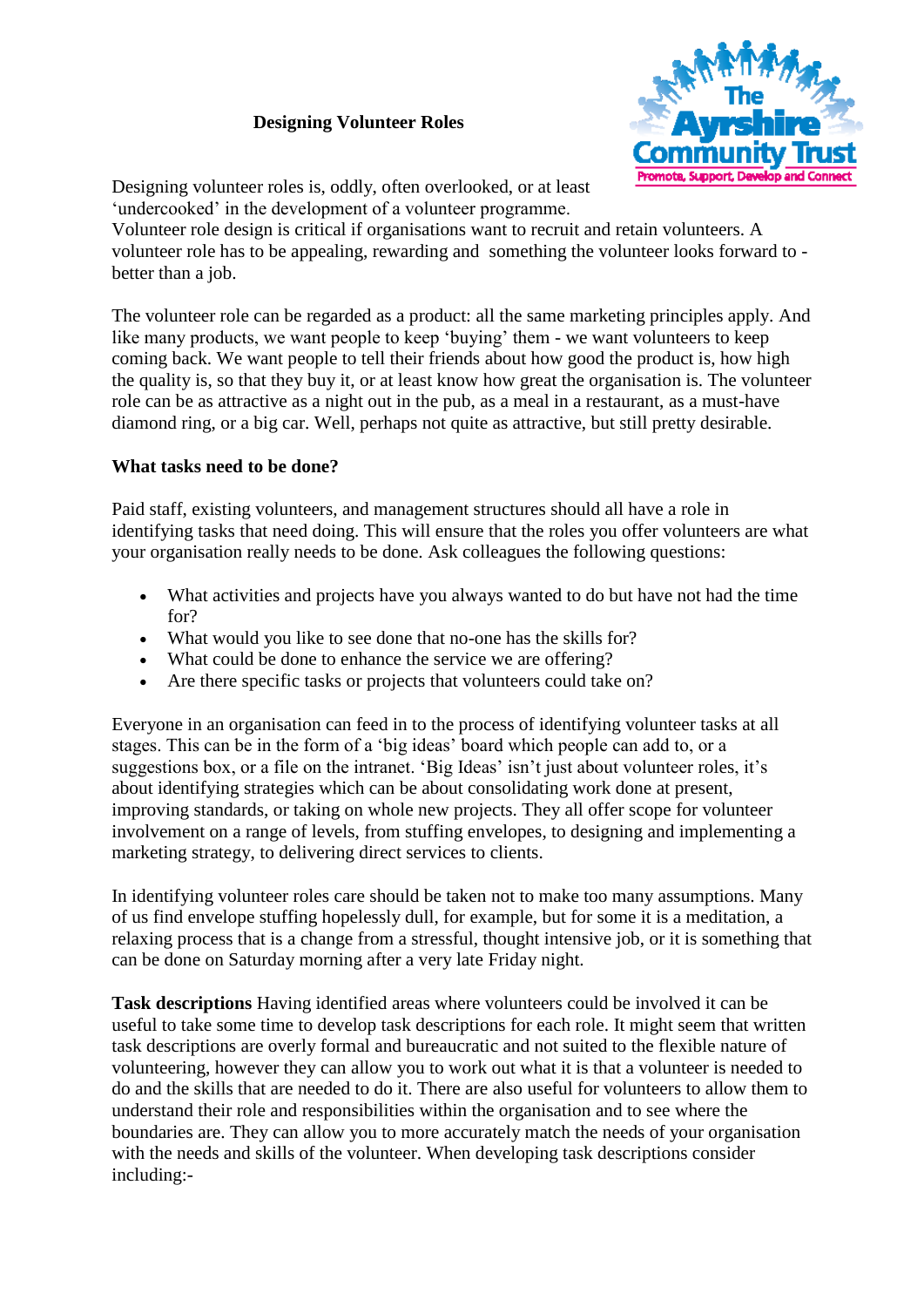**The purpose of the role** - do they know why the job needs doing? This might seem strange, but many volunteers, and sometimes staff in an organisation, have no real grasp of why they do what they do, beyond a vague impression that it supports the 'good work' of the organisation. Volunteers need to know in what ways they support the work of the organisation. For example: you have a volunteer who stuffs envelopes for you. Do they: - a) think they are helping the organisation achieve its objectives b) think they have to stuff envelopes to go to heaven c) think they are sending a nice newsletter to a long list of people d) understand that they are sending a newsletter to the community supported by the organisation, and that this small contact is just enough to reduce people's sense of isolation, making a real impact on their lives. Which of these understandings is going to motivate volunteers the most?

**Suggested activities** – break down the role into all the possible activities that may be involved. For example, a task description for a volunteer kitchen assistant might include: to serve customers, to clear tables, to take payment from customers, to work with other staff to maintain a clean working environment etc. Listing all the activities involved in the volunteer role will help both volunteers and other paid staff understand exactly what is, and what is not, expected of them.

**Required skills, knowledge and experience** – think about what a volunteer will need to know and be able to do in order to fulfill the role. If you need someone with specific skills, knowledge or experience, such as IT skills or previous experience of working with the client group, it is important to be clear about this as it will avoid wasting a potential volunteer's time if they do not have these. However, if the skills you are looking for are more to do with someone's personal qualities, such as able to get on with people, patience, a non-judgmental attitude, it is equally important to list these on a task description. If you don't include these some potential volunteers may feel that they are not adequately qualified for the role and may not bother getting in touch, but if you state that what you are looking for is actually someone just like them this may encourage them to make contact with you.

**Where and when** – state where the volunteering takes place and the expected time committed that is involved.

**Support and training** – it can be useful to briefly describe the support that will be provided to volunteers and give details of any training that is required or offered. This can help to reassure volunteers that they are not going to be thrown in at the deep end and expected to know everything straight away. You should also state what expenses will be paid to volunteers as this can help remove a potential barrier to someone being able to volunteer with you.

**Any other requirements** – give details of anything else that volunteers should know about the role, for example that they would need to be able to use their own transport.

Developing written task descriptions can have a number benefits for both your organisation and volunteers. Firstly, by breaking down the role into the elements outlined above can help you to determine if you have the resources that will be needed to support and train volunteers appropriately. It can also help you to see whether the role you have developed is actually realistic as a volunteer role. Once you have your task description, look at it objectively and consider if you are asking too much of the volunteer. If this happens then review the task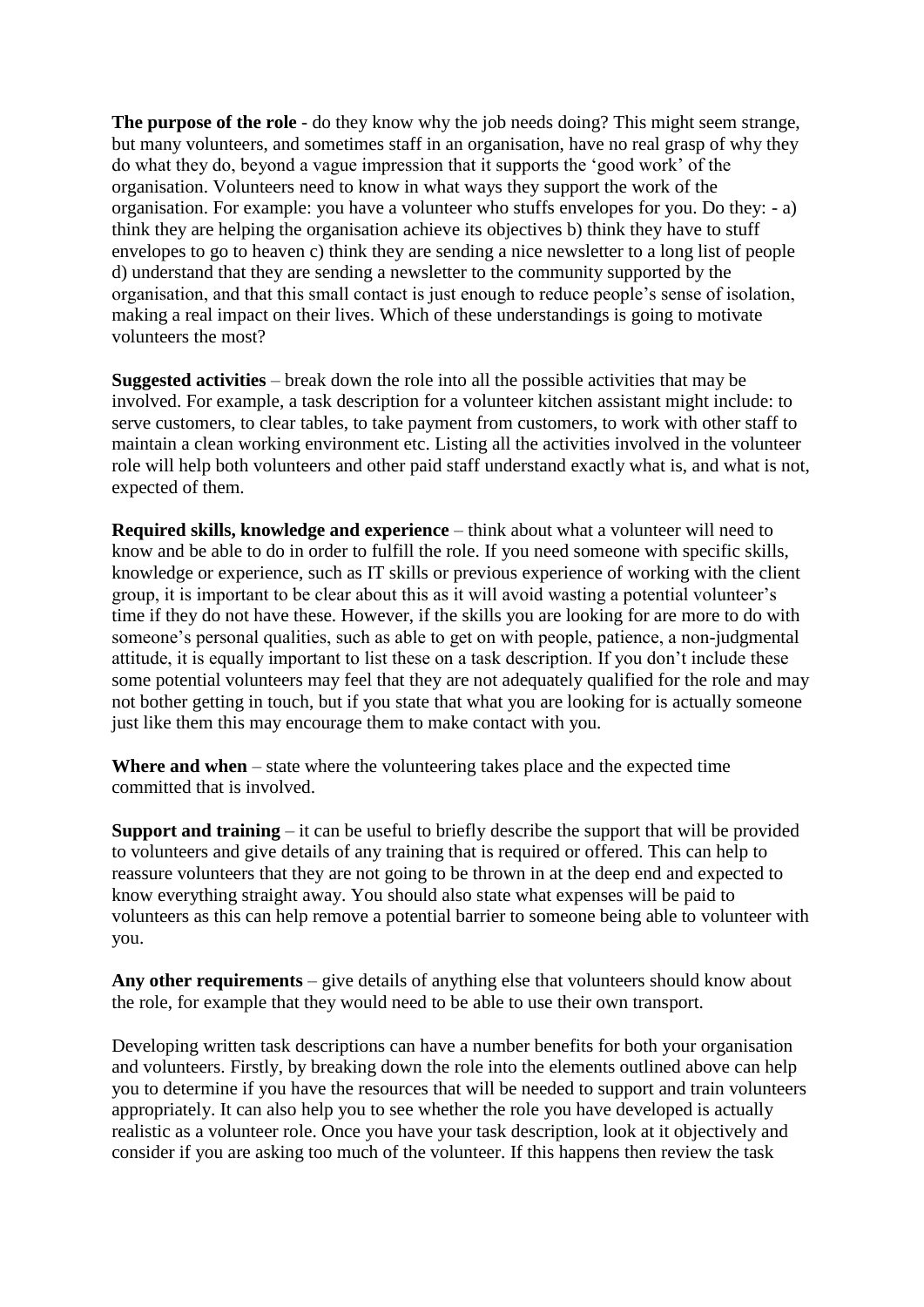description and see whether it could be broken down into a number of smaller roles that could be fulfilled by several volunteers.

Task descriptions can also be a useful tool for the recruitment of volunteers. Advertising a specific role can make it easier for people to see themselves doing it and a task description will help potential volunteers decide whether or not the role is right for them. If a volunteer is clear from the start about what they are going to be doing and what is expected from them you are more likely to keep them. For existing volunteers, task descriptions can be helpful in clarifying the boundaries and responsibilities of their role. For example, if a volunteer feels that they are being asked to do too much, revisiting their task description will help you and them to see if this is the case and may help to determine whether there is a need for more volunteers or if the role has changed and the task description needs reworking.

As with many areas of volunteer management it is important to maintain flexibility when developing volunteer roles and task descriptions. Just because someone cannot manage all the elements of a volunteer role does not necessarily mean that they wouldn't make an excellent volunteer. However, taking the time to carefully consider volunteer roles and develop task descriptions is an important part of volunteer involvement that will help to provide clarity about the expectations and responsibilities of both volunteers and the organisation.

In order to assist organistions with the formulation of volunteer task descriptions the following template is an excellent starting point: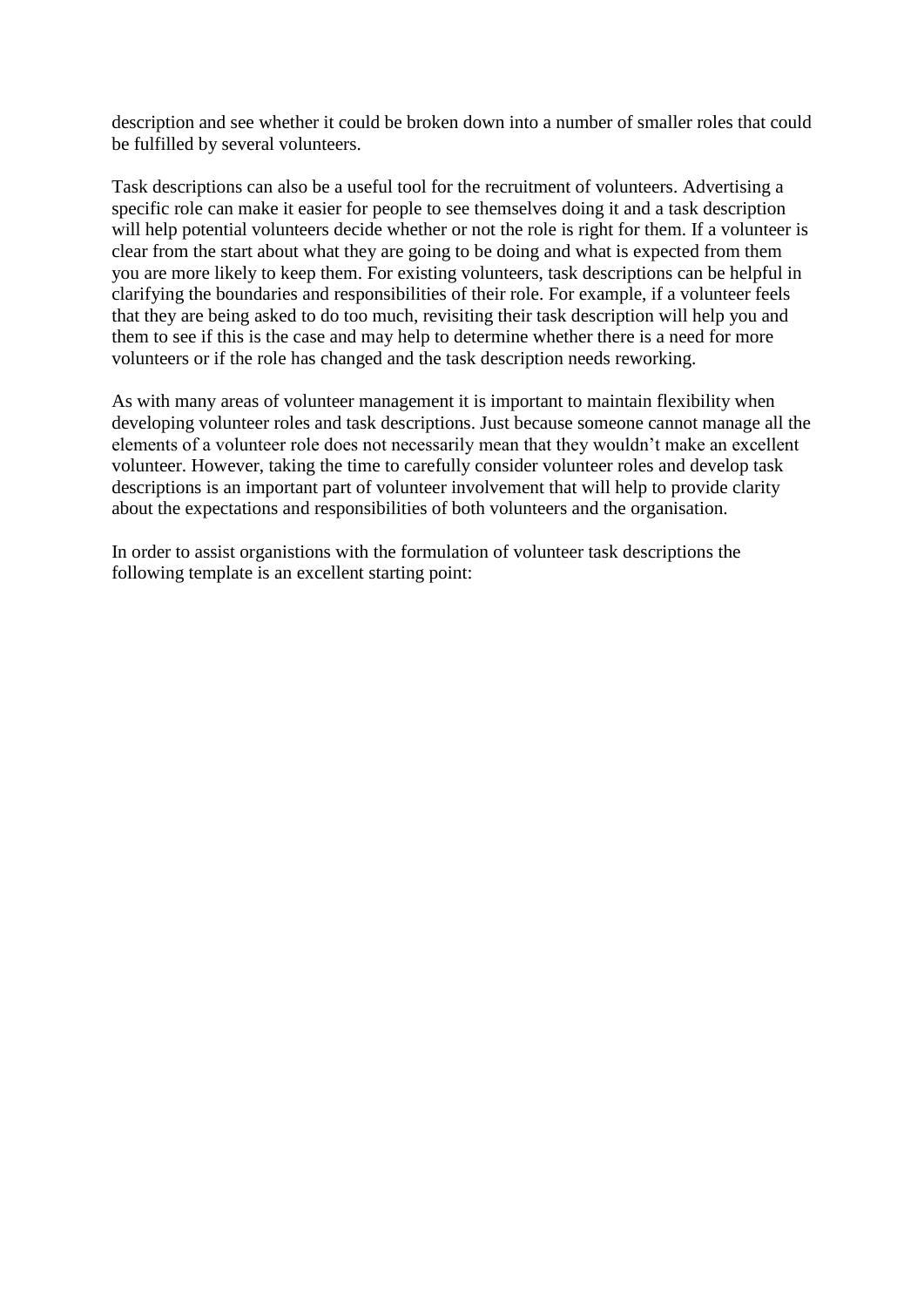

| The project                                       | Complete a description of the project<br>the volunteer will be working on,<br>making clear the contribution they will<br>make |
|---------------------------------------------------|-------------------------------------------------------------------------------------------------------------------------------|
| The role                                          | State the title and purpose of the role                                                                                       |
| Skills/Experience/Knowledge/<br><b>Attributes</b> | List those desired                                                                                                            |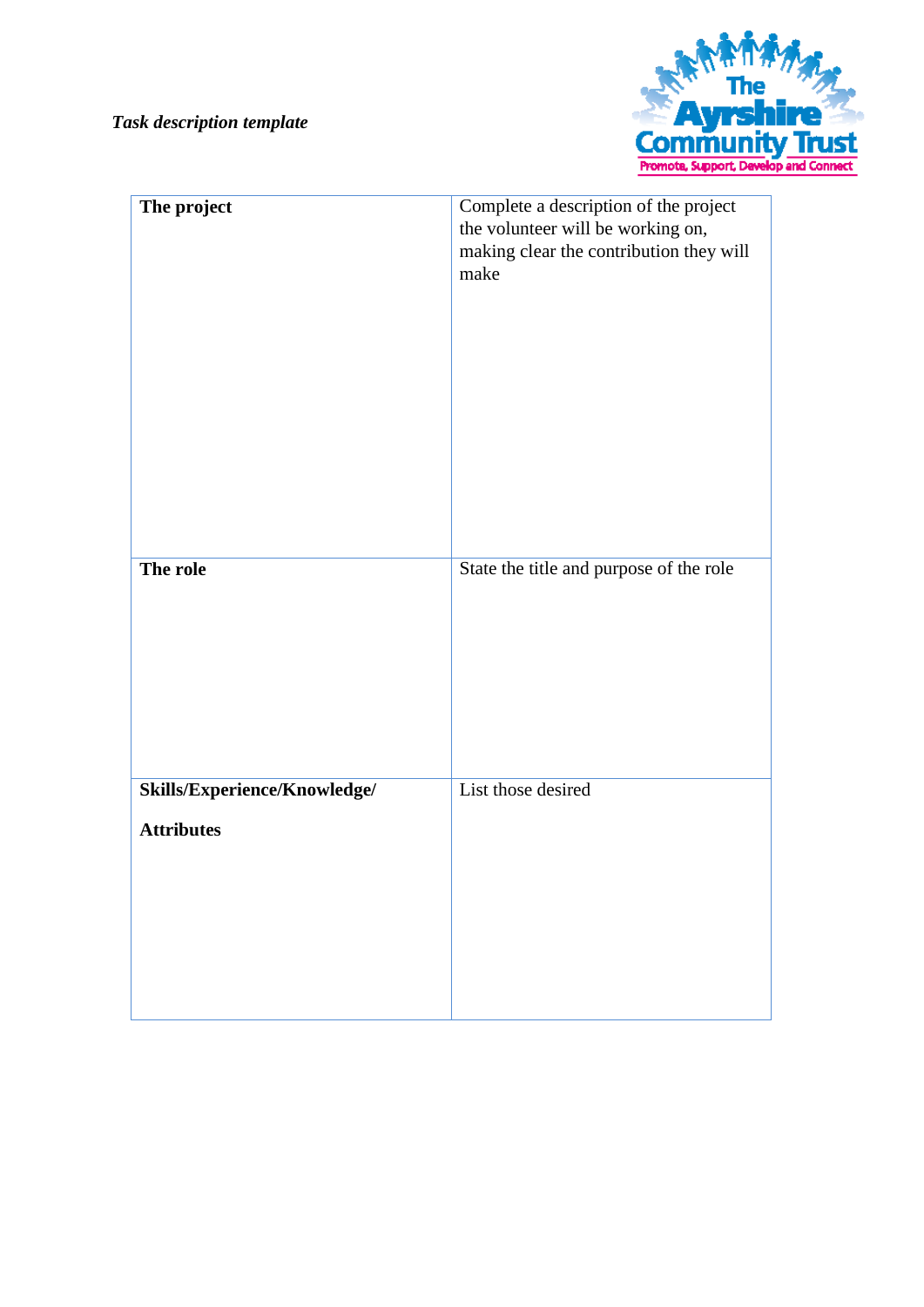| <b>Tasks</b>                    | List the tasks to be undertaken                                                      |
|---------------------------------|--------------------------------------------------------------------------------------|
| <b>Contribution of time</b>     | Identify how long the role would be for<br>and the contribution of time desired      |
| Commencement                    | Insert when the role will start                                                      |
| <b>Location of volunteering</b> | State all the location(s) that the<br>volunteer would be expected to operate<br>from |